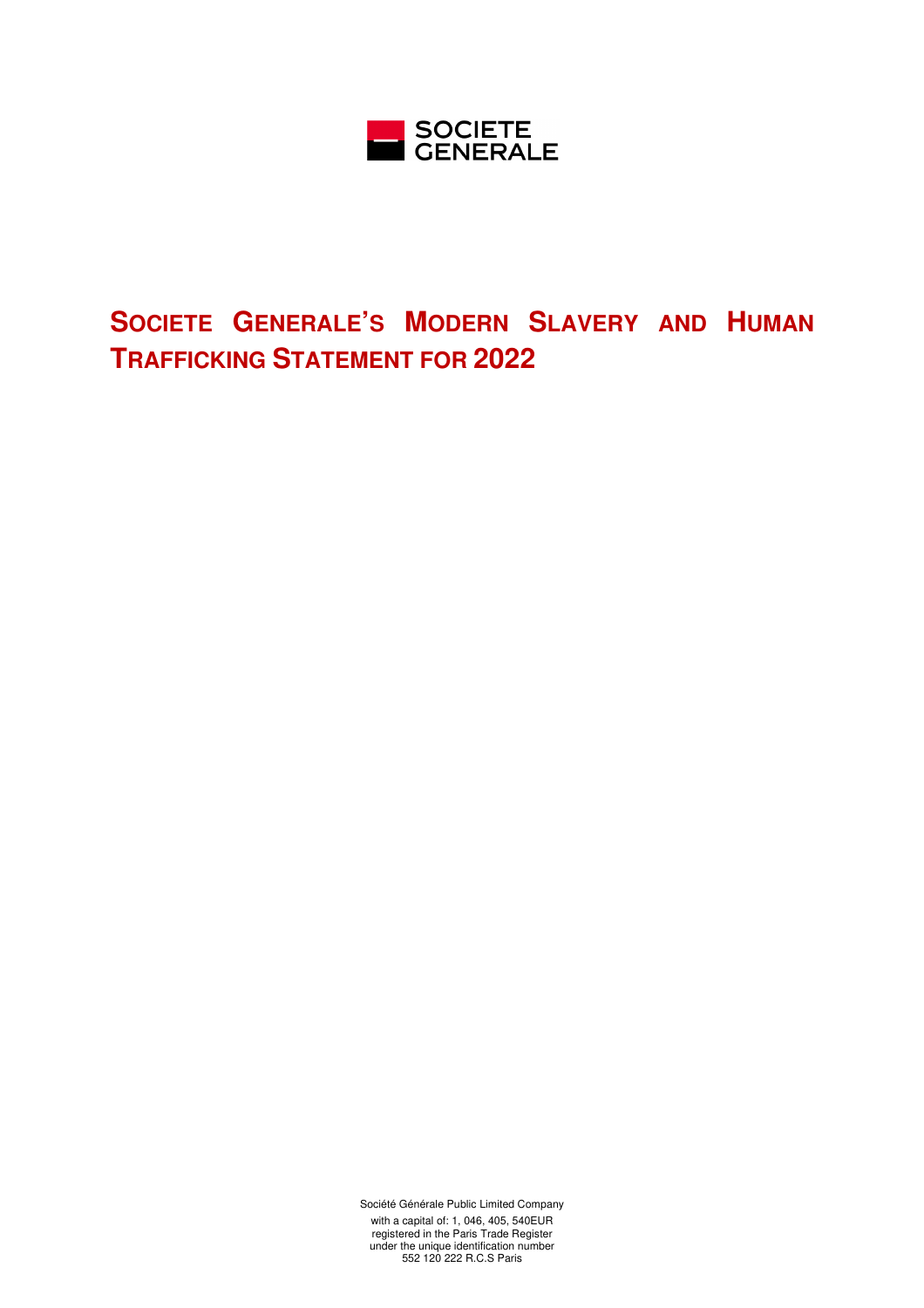## Message from Frédéric Oudéa, Chief Executive Officer

*"Being a responsible company is at the heart of our corporate purpose. Societe Generale is constantly adapting its procedures and creating the relevant means to ensure protection of human rights, fundamental freedoms, and building a safe health and safety environment.*

*Our culture of responsibility reflects on our ability to strengthen confidence with all our stakeholders – staff, clients and business partners, and further builds the reputation of our Group. Beyond the regulatory obligations, we are all committing to acting with the highest level of integrity."* 

#### Message from Caroline Guillaumin, Group Head of Human Resources

*"We are proud to be taking our agreement with UNI Global Union even further. It confirms our commitment to respecting human rights as set out in our Code of Conduct and our recognition of the International Labour Organisation's Fundamental Principles and Rights at Work, including the freedom of association."* 

## I. Introduction

This statement is issued in response to the UK's Modern Slavery Act 2015 and the Australian Modern Slavery Act 2018 (the "Acts"). These Acts require the disclosure by large organisations carrying on business in the UK and in Australia respectively, in an annual statement, of the steps taken to prevent modern slavery and human trafficking from occurring in their own operations and in their supply chains. This statement is made on behalf of the Societe Generale Group (the "**Group**") in respect of the financial year ended 31st December 2021. Each of the Group's subsidiaries which is directly subject to one of these Acts may rely on this statement for its own statement. The actions taken by such subsidiaries to assess and address the risks of modern slavery and human trafficking are detailed in their individual statements.

This Group statement was produced by the Group's CSR department, the Human Resources Division and the Sourcing Division together with input from the Legal departments both at Group level and in the UK and Australia. The preparation of this statement follows consultation with the relevant departments within the Group and with the UK and Australian subsidiaries over the year.

## Our Group

Societe Generale is one of the leading financial services groups in Europe. With a solid position in Europe and an overall presence in 66 countries, the Group's 131,000 employees support more than 26 million individual clients, large corporates and institutional investors worldwide. For the year 2021, the Group had a net banking income of EUR 25.8 bn.

The Group has built a solid diversified banking model structured around three complementary pillars: French Retail Banking; International Retail Banking and Financial Services, and Global Banking and Investor Solutions. The Group is organised into 16 Business Units and 9 Service Units, each directly reporting to the Group's General Management. A detailed presentation of the Group's business model and activities is set out in the Group's Universal Registration Document<sup>1</sup>.

Societe Generale is incorporated in France and has its registered office at 29, boulevard Haussmann, Paris. Societe Generale is listed on Euronext Paris.

## Our supply chains

The Group works with large international companies and SMEs to achieve its various purchasing needs worldwide. In 2021, the Group's total purchases amounted to 5.9 billion Euros. The main purchasing

<sup>1</sup> https://www.societegenerale.com/sites/default/files/documents/2022-03/Universal-Registration-Document-2022.pdf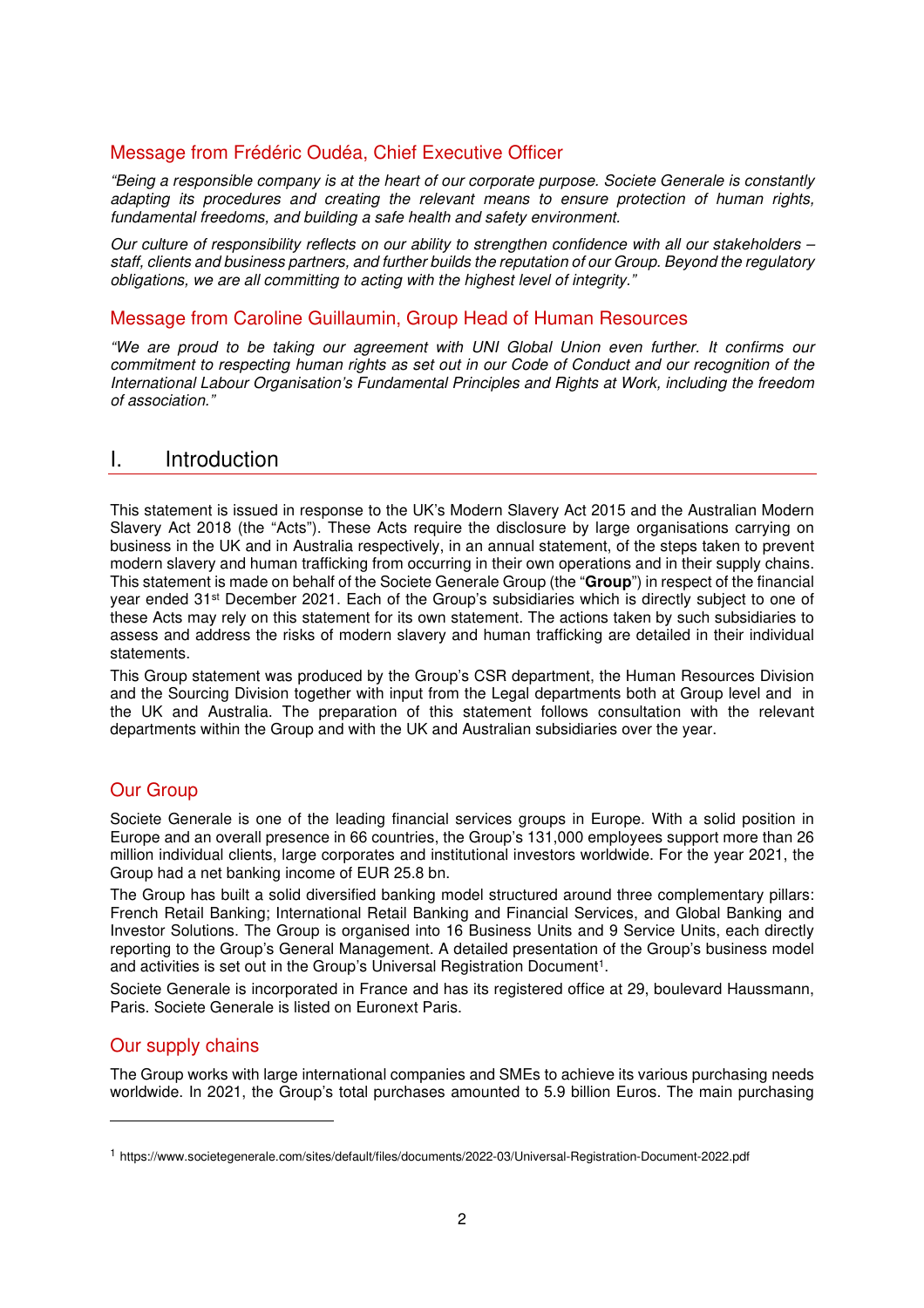categories are IT (software and services), real estate, consulting, market data, trading fees, electronic payment commissions and facilities management.

# II. Our commitments in relation to human rights

The Group is subject to certain obligations relating to the management of both environmental and social ("**E&S**") risks, which include human rights risks.

In compliance with the French Duty of Care Act, Societe Generale establishes and implements a Duty of Care plan ("the **Plan**"). This Plan aims at identifying risks and preventing serious breaches in respect of each of human rights, fundamental freedoms, the health, safety and security of persons, and the environment as a result of the Group's activities. The annual presentation of this Plan and the way it is implemented can be found in the Group's Universal Registration Document<sup>2</sup>.

The Group is fully committed to maintaining and improving its processes designed to limit the risk of serious human rights violations, including modern slavery, in the Group's own operations, in its supply chains, that are directly associated with its products and services.

The Group's commitments towards human rights are guided by the following international standards and initiatives:

- The Universal Declaration of Human Rights (1948), the International Covenant on Civil and Political Rights, and the International Covenant on Economic, Social and Cultural Rights;
- The Fundamental Conventions of the International Labour Organisation ("ILO"), which cover issues related to forced labour and slavery, child labour, discrimination, freedom of association and decent working conditions;
- The United Nations Guiding Principles on Business and Human Rights;
- The OECD Guidelines for Multinational Enterprises;
- The United Nations Global Compact;
- The Principles for Responsible Banking;
- The Equator Principles.

# III. Our policies and processes in relation to modern slavery and human trafficking

## Our policies

The Group strives to act in compliance with the legal and regulatory framework of each of the countries in which it operates. In certain jurisdictions where it may be identified that the legal and regulatory framework may not provide sufficient security in terms of human rights, the Group uses as a reference the international standards and initiatives which are listed above.

The Group's policies and commitments which aim to prevent the risk of human rights violations include, without limitation, the following:

- Societe Generale's **Commitment Towards Human Rights**<sup>3</sup>
- Societe Generale's **Code of Conduct** in which the Group commits to respect human rights (including those relating to modern slavery and human trafficking) and to comply with the rules established by the International Labour Organisation fundamental conventions. This Code applies to all Societe Generale Group employees. In addition, the Group expects its suppliers

<sup>2</sup> https://www.societegenerale.com/sites/default/files/documents/2022-03/Universal-Registration-Document-2022.pdf

<sup>3</sup> https://www.societegenerale.com/sites/default/files/sg-human-rights-statement-.pdf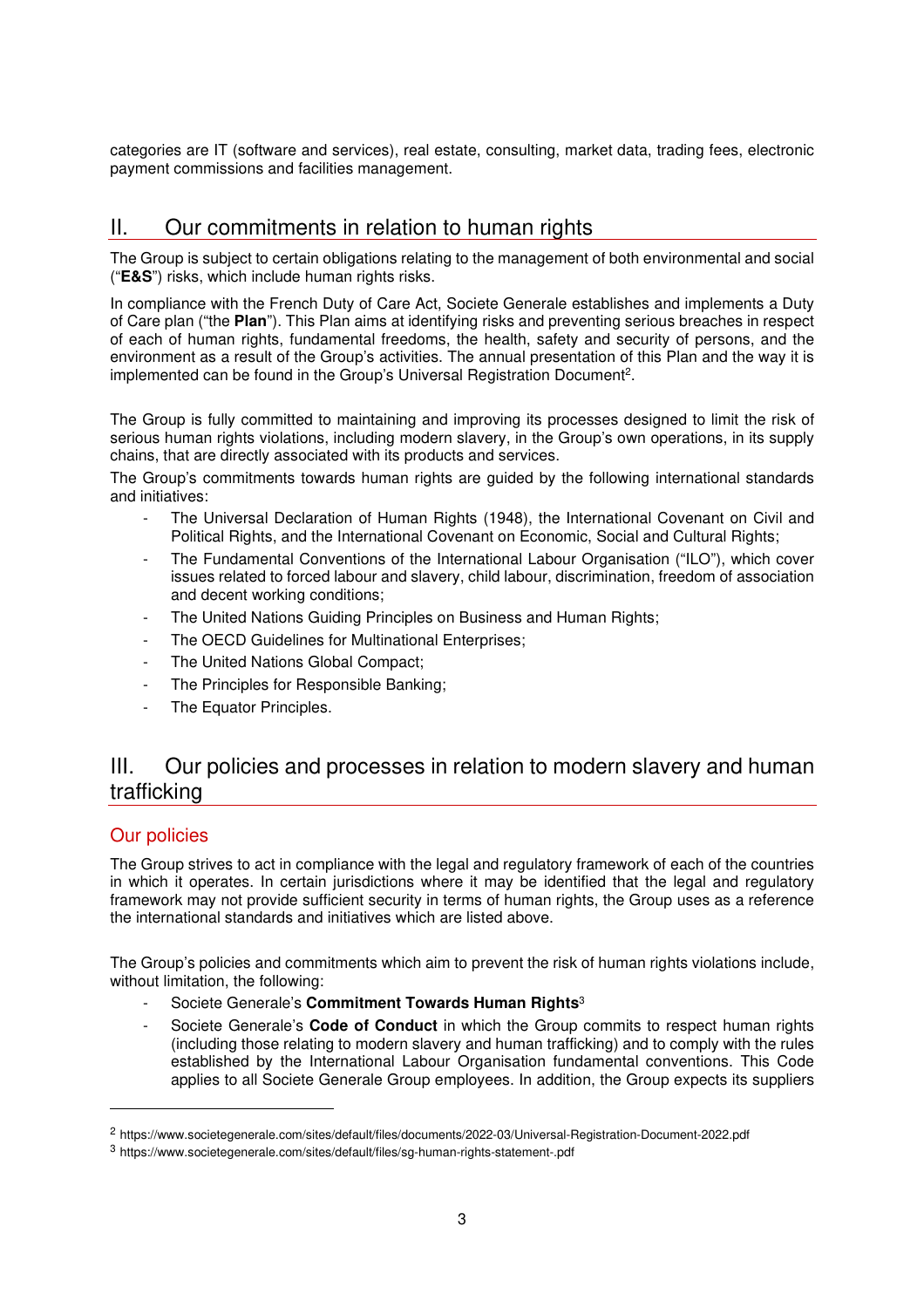and those with whom it conducts business relationships to implement practices that are, or aim to be, consistent with this Code;

- The **Worldwide Agreement on fundamental human rights and trade union rights –** signed between Societe Generale and UNI Global Union in 2015, and which was reinforced and renewed for an additional 12 months in early 2022 (until February 2023).
- **Internal policies, formal processes and agreements relating to human resources** in certain cases being submitted to trade union agreement; The Group provides its entities with normative documentation specific to the types of risk, including human right risks. This documentation is updated, disseminated, and accessible.
- The Group's **Policy on Responsible Sourcing & Compliance Rules Applicable to Sourcing** – appended to the UNI Global agreement;
- The Group's **Environmental and Social General Principles<sup>4</sup> ;**
- The Group's **Policy on the Fight Against Money Laundering and Terrorist Financing Within the Societe Generale Group** (internal document)
- The Group's **Anti-Bribery and Corruption Policy** (internal document) and a dedicated Code Governing the Fight against Corruption and Influence Peddling.
- In addition to these strong commitments, the Group is sharing best experience with peers on such issues. For example, Société Générale is a member of Entreprises pour les Droits de l'Homme (Enterprises for Human rights), an association promoting discussions, working groups, consultations and best practice sharing in favour of an enhanced integration of human rights, including forced labour, into company policies and practices.

#### Our risk assessment and management processes

Over the years, Societe Generale has implemented a number of processes and has taken various steps in order to prevent modern slavery and human trafficking in the Group's activities and supply chains and it continues to develop its work in this area.

The most significant elements of its risk assessment and management processes include:

• An intrinsic risk mapping exercise:

In the context of its Duty of Care Plan, the Group identified and mapped the risks of breaches of human rights and fundamental freedoms, working conditions (including forced labour, modern slavery, child labour, decent working hours and decent wages), health, safety and security inherent in its banking and financial activities, as well as such risks inherent in the industry sectors of its suppliers and subcontractors.

These identified risks were then prioritised into four categories from low to high based on sector-related data, including:

- the severity of the potential impact;
	- the scale of the potential impact (such as the number of people potentially affected);
	- the likelihood of the potential impact.

#### • Overall internal self-assessment exercises:

Measures taken to identify and manage human rights risks are monitored through internal selfassessment exercises. In 2021, the Group conducted a self-assessment exercise to:

▪ monitor implementation of E&S risk management processes in its Business Units and Service Units;

- identify areas for improvement and monitor the ensuing action plans; and
- leverage additional indicators for monitoring the measures taken by the Group.

<sup>4</sup> https://www.societegenerale.com/sites/default/files/documents/2021-03/Environmental-and-Social-General-Principles.pdf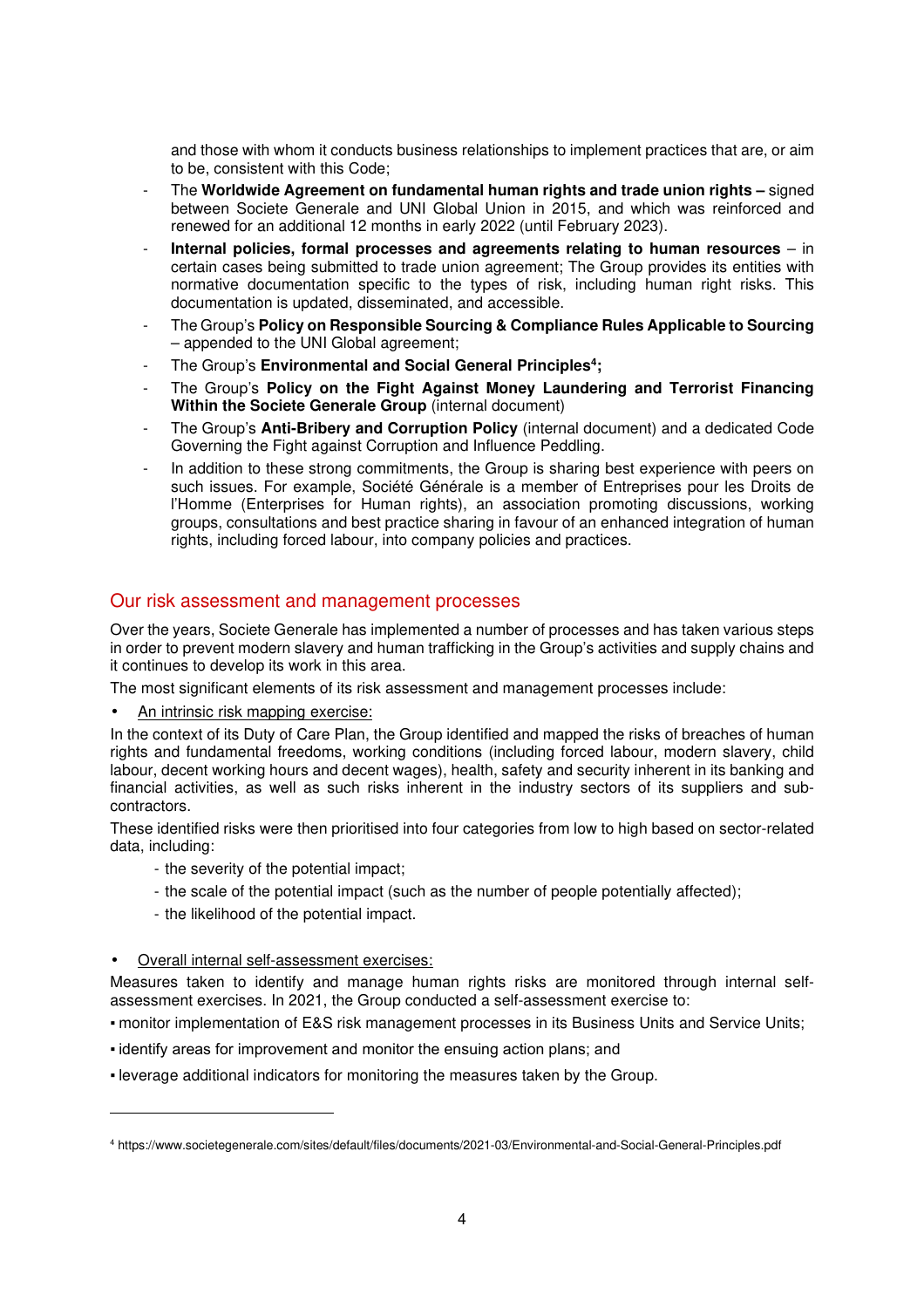#### • The effective implementation of an enhanced whistleblowing framework throughout the Group:

In the context of French law, the Group decided to reinforce its Group-wide whistleblowing framework. This evolution has been rolled out in France and internationally since 2019.

Whistleblowing is a right and no employee may be sanctioned in any way whatsoever for having issued a whistleblowing report in good faith.

Whistleblowers can use the framework to report any suspected, potential or actual violations of an international commitment, a law or a regulation, notably in relation to human rights, fundamental freedoms, health and safety or the environment. It is available to all employees, as well as to external or temporary staff and service providers working with the Group on an established basis (as subcontractors or suppliers). It is hosted on a secure external platform offering the guarantees required by the law *i.e.* protection of personal data and strict confidentiality of any information provided, as well as the possibility to issue reports anonymously (where authorized by local legislation).

In addition to the Group tool, the right to blow the whistle may be exercised in different ways through the managerial line, the HR correspondent, the local compliance officer or a local set up, if any.

The Group's Code of Conduct was updated to reflect this whistleblowing process and reiterates that Societe Generale protects whistleblowers, guarantees that it will keep their identity strictly confidential throughout the entire Group, and guarantees anonymity where possible under local law.

In addition, the section below focuses on the specificities of the risk assessment and management processes for our employees, suppliers and products and services and provides corresponding major results of the latest assessments:

#### *Regarding our employees*

• The above-mentioned worldwide agreement on fundamental human rights and trade union rights which Societe Generale signed with **UNI Global Union** in 2015, was reinforced and renewed in March 2022 for a further 12 months.

This agreement applies to all of the Group's 131,000 employees throughout its 66 countries of operation and aims to ensure fair working conditions, prevent any form of employment-related discrimination, and to respect health and safety regulations and freedom of association.

This agreement incorporates:

- the fight against discrimination and the development of diversity in all Human Resources management processes (a subject already introduced in the initial agreement),

- maintaining a working environment conducive to health, safety and satisfying working conditions for all employees,

- punctual discussions with UNI Global Union on the application of these commitments and a yearly follow-up meeting gathering UNI Global Union representatives and the Bank's Human Resources Division.

- Group-level Human Resources governance, along with labour relations bodies to monitor working conditions and trade union freedom, is structured around:
	- Group-level HR Division members being in charge of social dialogue to ensure freedom of association and staff representation at Group level;
	- Human resources officers working on employment conditions and occupational health and safety together with employment law teams each working both at Group level and with local support team members;
	- Operational risk management and compliance teams acting as a second line of defence on different dimensions of the human resources and security risk management system.
- Human Resources and safety risk monitoring and assessment is based on: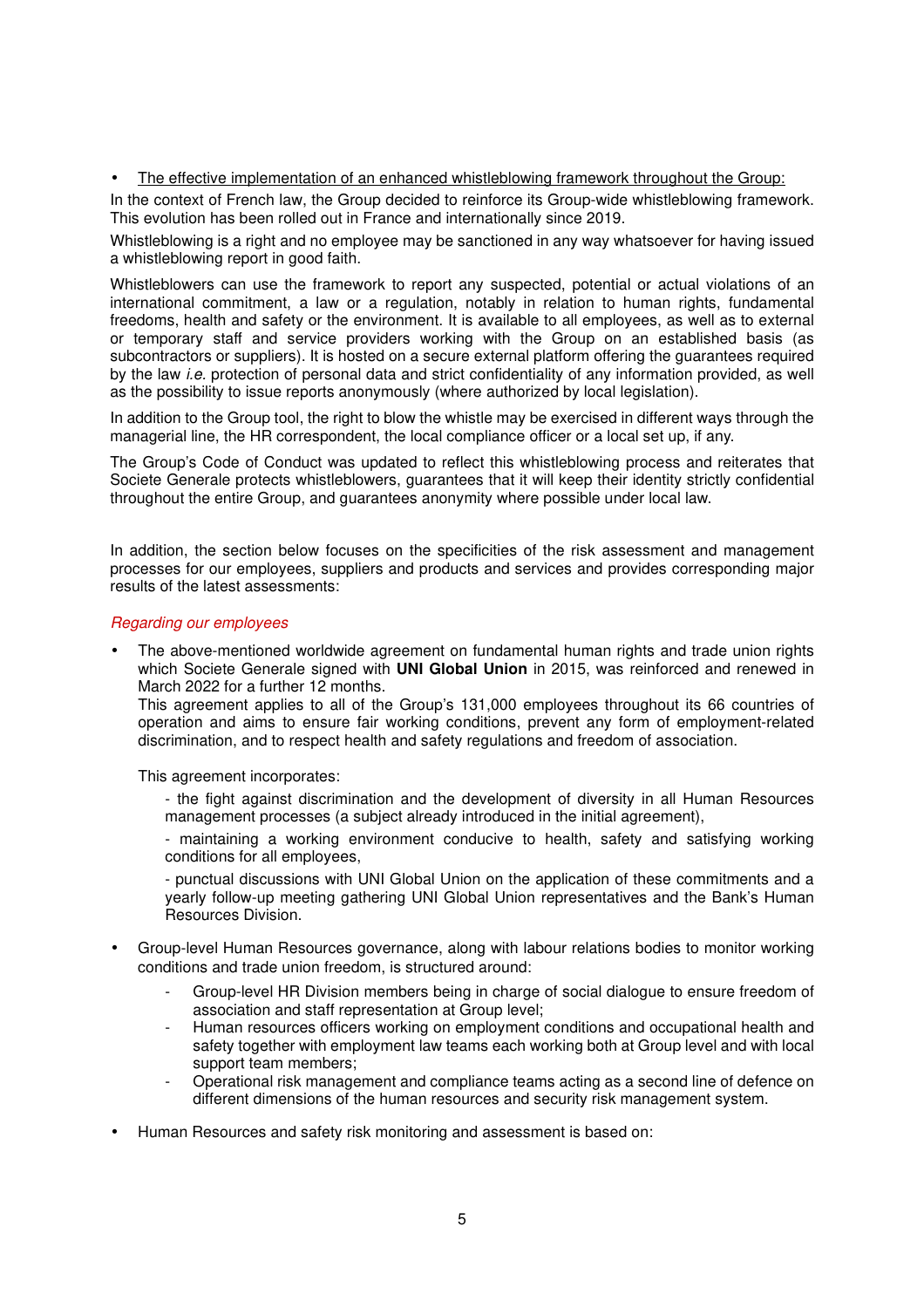- Internal and external audits of the Group's human resources policies and standards for health, safety and security, which have also resulted in the implementation of action plans adapted to those areas identified for improvement;
- In addition to these measures and in order to gain direct feedback on their working conditions, the Group measures employee commitment through the Employee Satisfaction Survey, an annual, anonymous internal survey carried out throughout the Group. In 2021, the results showed a rebound in confidence in the decisions taken by the Group. In addition, employees are increasingly optimistic about their future within the Group, and the team spirit is well anchored. These results have been shared with employees.

#### **Risk mapping and self-assessment 2021 results:**

• **An intrinsic risk mapping on human rights**: in order to identify and better understand local issues, the Group assesses the level of exposure to risks of serious violations of human rights and fundamental freedoms, together with employee health and safety, in all its countries of operation. intrinsic risk mapping was updated in 2021 using an external base of indicators detailing the risk levels specific to the country and to the activities performed in the financial sector. The geographic criteria include the status of the country's ratification of the ILO fundamental conventions, its employment regulations, their effective implementation, and its track record (especially as regards to human rights violations).

The Human Resources Division considers that the local context is critical in the analysis of intrinsic risks and the policies and measures implemented to prevent them. For each subject area assessed, the following results present the proportion of Societe Generale's workforce operating in countries considered to have a high, medium-high and moderate intrinsic risk. The remaining employees are thus located in low-risk countries.

*Results:* Taken as a whole and covering all human rights analysed, no Group employee is located in a country considered to be high risk according to the external database<sup>5</sup> consulted. In terms of working conditions (covering forced labour and modern slavery, child labour, decent working hours and decent wages):

- 0.3% of the workforce are in a country of operation with a medium-high risk: Benin; United Arab Emirates and Chad.
- 34,7% of the workforce are in countries of operation with a moderate-risk: Equatorial Guinea, Guinea, China, India, Japan, Madagascar, Morocco, Mexico, Romania, Russia, Ukraine, Senegal, Taiwan, Turkey, Cameroon, Mexico, Algeria, Congo, Brazil, Ivory Coast, Burkina Faso and the United States.
- **An overall internal self-assessment exercise on residual risk to evaluate the quality of the Group's systems to protect its employees against human rights risks.** The self-assessment included questions relating to the implementation of Group policies as well as formal local policies and processes and the checks performed on a range of issues:

*Results*: 2021 self-assessment exercise covered entities representing 100% of the Group's workforce, same as 2020. Among the entities located in high, medium-high or moderate risk countries on the Duty of Care topics, the assessment of the risk management systems in the Group's entities shows that:

- 0,7% of the workforce (compared to 1,5% in last year's assessment) is employed in entities that need to strengthen their controls to verify that working conditions meet International Labour Organization standards: Algeria, Chad, Congo, Morocco, Romania, Russia, Ukraine and United Arab Emirates.

<sup>5</sup> Verisk Maplecroft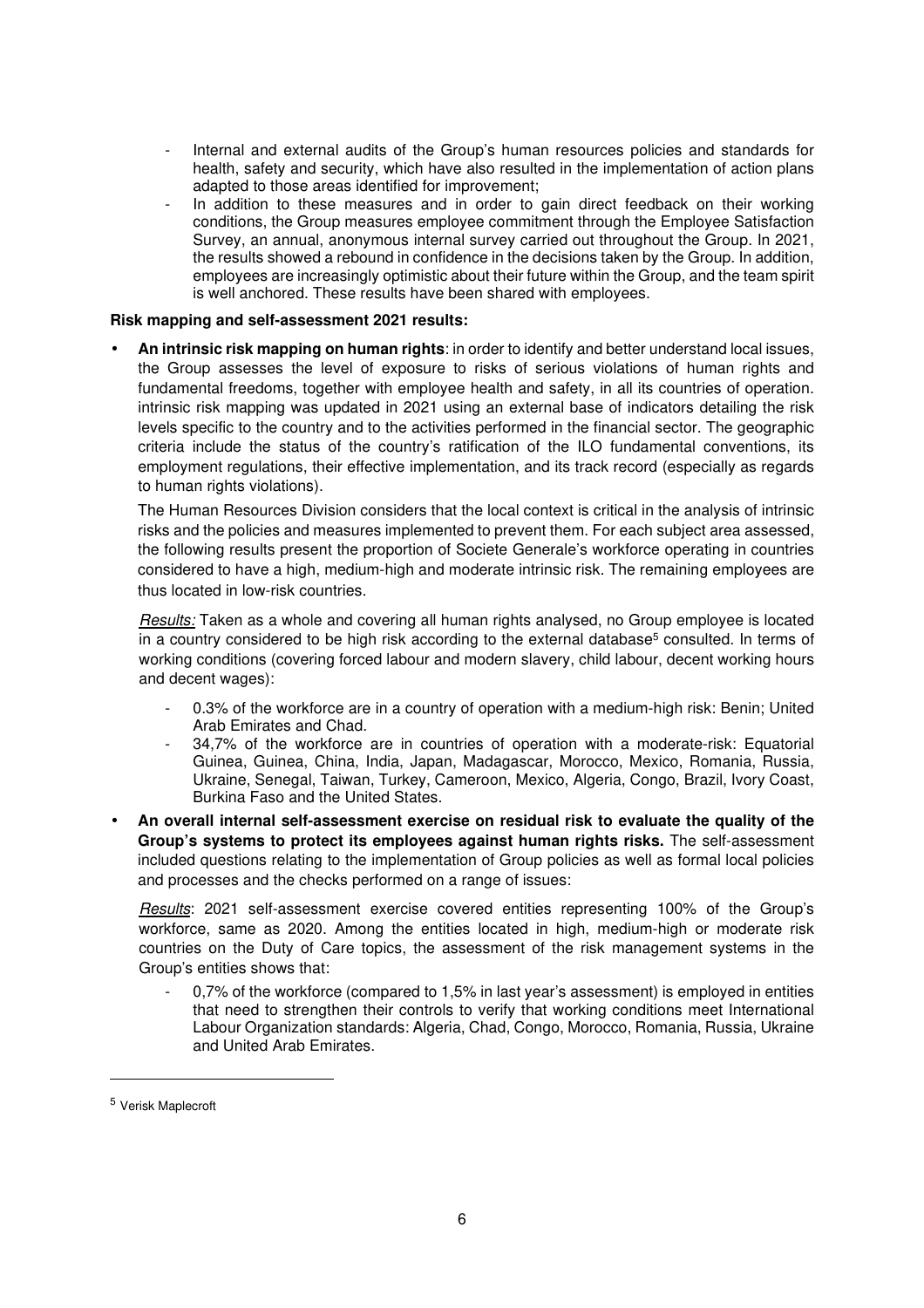#### *Regarding our suppliers*

Société Générale's internal processes, described hereafter, principally address expenditure managed from France by the Sourcing Division.

These processes are progressively deployed internationally.

The Group's Sourcing Division has developed and provides guidance tools to its buyers to enable them to manage E&S and human rights risks at various stages of the purchasing process. The purpose of these tools is to identify, assess and manage E&S and human rights risks, both at the level of the product or service purchased and at the level of the supplier or service provider.

- Identification of potential risk areas based on:
	- The Group's Sourcing Division identifies E&S and human rights risks associated with each sourcing categories via the E&S risks mapping of products and services;
	- The Know Your Supplier (KYS) process is based on both Société Generale's own guidance and on international standards for operational, compliance and reputational risk management including a review of E&S controversies.

The following assessment and mitigation tools are used for purchases managed by the Sourcing Division in France systematically and progressively at international level.

They include:

- Monitoring of potential risk areas through:
	- The insertion of E&S requirements in the specifications
	- The integration of mandatory E&S criteria into requests for tender, and the application of an E&S component in the rating of suppliers' offers, depending on the products or services purchased
	- The insertion of E&S clause in the contract
	- The review of suppliers' extra-financial evaluation (for most important or critical suppliers and those representing our brand).
- Mitigation of human rights violation risks within our direct supply chains: when the Sourcing Division identifies a potential risk of human rights violation by a supplier (through an alert raised, a controversy check or a drop in a supplier's E&S rating) an enhanced due diligence is performed, that may lead to a remediation plan being put in place. Société Generale also reserves the right to carry out a supplier on-site E&S audit.

#### **Risk mapping and self-assessment 2021 results:**

• The intrinsic E&S risk levels of each purchasing category were cross-referenced with the corresponding expenditure amounts per category to identify the share of purchases in medium-high or high-risk categories.

*Results:* Amongst the high-risk purchasing categories, building work was found to bear the greatest risk (renovations and outfitting but also construction of new buildings), together with waste management and telephone and IT equipment. Within the scope covered by the Sourcing function, in 2021 some 5% of the spend was on purchasing categories representing a high E&S risk and around 9% on categories representing a medium-high E&S risk.

• In addition, an in-depth analysis was conducted to ensure that purchasing categories presenting the highest potential modern slavery risk were covered by E&S monitoring and mitigation tools.

*Results:* building work was found to bear the largest potential modern slavery risk, representing 1,5% of the spend covered by the Sourcing function. As one of the high E&S risk categories, building works are covered by the E&S analysis and mitigation scheme of the Group.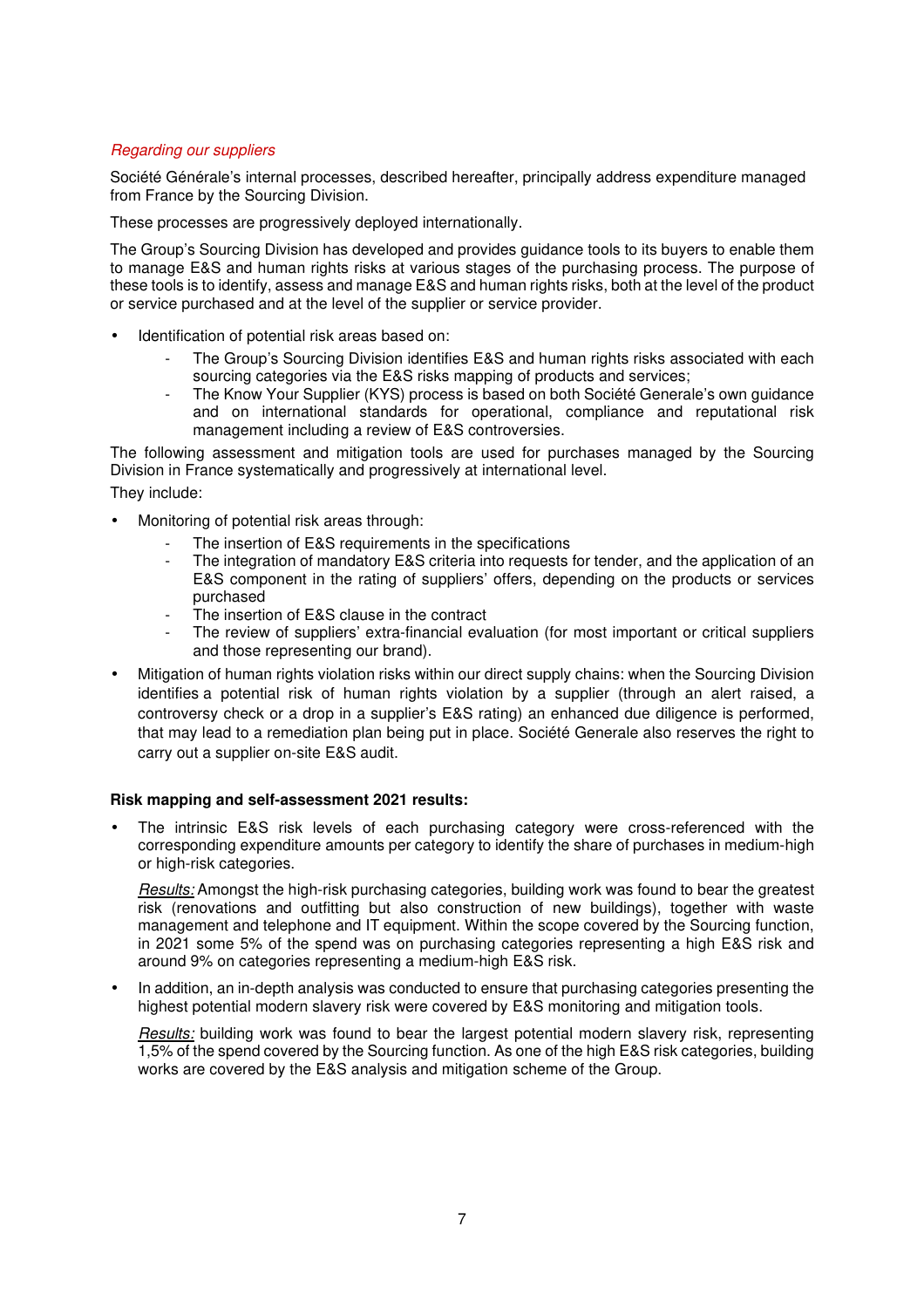#### *Regarding our products and services*

The Societe Generale Group's E&S obligations together with its voluntary commitments related to its business activities (including human rights issues) are set out in **Societe Generale's Environmental and Social General Principles**6 and the **cross-business and sectoral policies**<sup>7</sup> appended to them.

Dedicated policies have been developed relating to sectors which were identified as presenting specific human rights or E&S risks. These policies are public documents and set out the major E&S sector standards applied, the main risks identified in relation to human rights or the environment, and the criteria for E&S and human rights due diligence to be carried out at customer or transaction level.

The due diligence processes to implement the Group's E&S commitments include:

- identification of the E&S issues associated with transactions and customers to whom the Group provides banking and financial services;
- in-depth evaluation of riskier transactions and customers by front officers and in-house expert teams, to assess the consistency with the Group's E&S policies. The E&S client analysis is riskbased, including a more in-depth and more frequent E&S analysis of priority clients;
- where relevant, action for remediation.

These E&S procedures are being gradually incorporated within both the Group's credit risk and reputational risk management policies and procedures to enhance the coverage in terms of Group activities and enhance the associated controls.

#### **2021 Risk mapping results:**

• **An intrinsic sector-risk mapping** was conducted for the major sectors to which the Group provides products and services

*Results*: Amongst the sectors analysed, a dozen had a significant part of their activities exposed to human rights and E&S risks which included: energy, transport and logistics, agriculture (upstream), industrial, construction, chemistry, mining, forestry, textile and defence.

The main risks identified in these sectors include risks related to working conditions (including workplace accidents), risks of forced labour and child labour, risk of violating community rights (in addition to climate risks and negative biodiversity impact, which are beyond the scope of this report)

At the end of 2021, approximately one-quarter of the Group's corporate exposure relates to sectors or activities that were found to present high risks in terms of human rights and the environment. Taking into account the geographic dimension (quality of local human rights and E&S regulatory framework and local practices), less than 9% of the Group's exposure corresponds to high risk activities in high risk countries.

A first analysis showed that the majority of potentially high-risk sectors were covered either by a sector policy or by the internal E&S watchlist

In addition, a monitoring was **carried out within the framework of the Declaration of Non-Financial Performance**. Added to the previously carried out Compliance risk assessment, this exercise provided the Group with detailed results on, among other things:

- the level of familiarity with the normative framework for managing E&S risks in the Group and their transposition into the Business Units' own procedures;
- the inclusion of an E&S due diligence in the client onboarding and client periodic review processes;
- the human resources and skills devoted to E&S risk management;
- the number of customers and transactions that pose an E&S risk that were the subject of an in-depth E&S due diligence, as well as the main conclusions of these reviews.

#### *Results:*

▪ an increase in the number of customers and transactions reviewed with results that are 88,5% positive, 9,5% conditional and 2% negative with respect to customer assessments.

<sup>6</sup> https://www.societegenerale.com/sites/default/files/documents/2021-03/Environmental-and-Social-General-Principles.pdf

<sup>7</sup> https://www.societegenerale.com/en/responsability/ethics-and-governance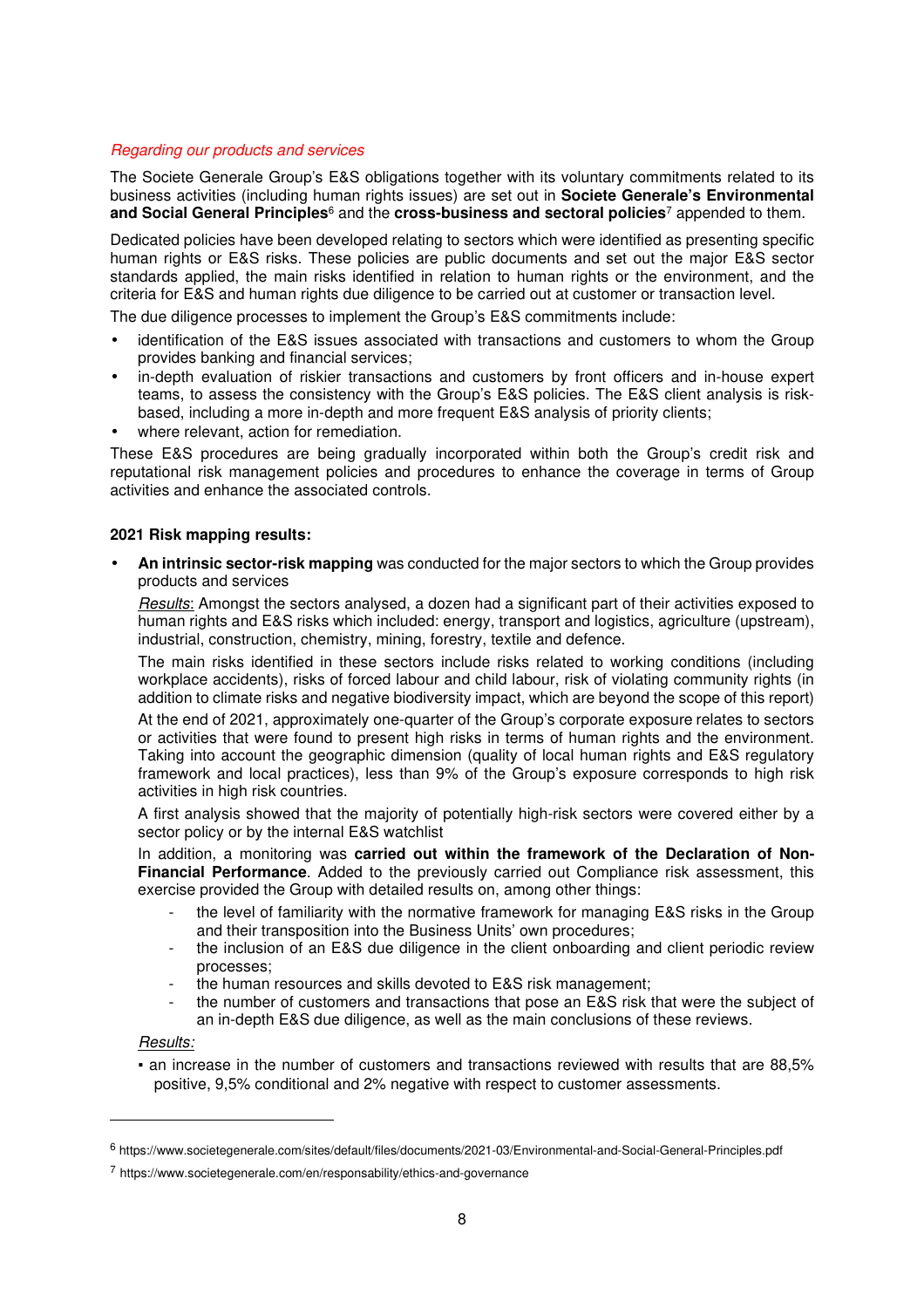# IV. Recent actions taken to address modern slavery and human trafficking risks

In 2021, we have taken additional actions to improve our framework to better address risks on human rights:

#### *Regarding our employees*

Respecting the commitment made to present the Duty of Care Plan on an annual basis to UNI Global Union.

#### *Regarding our suppliers*

- The enrichment of the normative documentation since May 2021 with new obligations to insert E&S requirements in the specifications (for categories of purchases with high E&S risk for the international sector and purchases delegated within entities) and E&S evaluation criteria in the offer analysis grids (for high-risk E&S categories for the international pipeline).
- The KYS (Know Your Supplier) measures are now systematically implemented whenever a supplier enters into a relationship with the Group and also during the life of the contract according to that supplier's identified level of risk.
- Following the update of the risk evaluation tools for all high and medium-high E&S risk purchase categories, the continuity of development of additional risk evaluation tools in 2021 for medium-low E&S risk purchase categories.
- The development of tools (E&S risk mapping, evaluation tools) to manage E&S risks for high-risk purchase categories for international entities.
- The review of 16 tool cards including E&S requirements and criteria on high-risk categories of IT equipment as well as the creation of 3 tool cards with moderate or low risk including Human Rights.
- The deployment of the tailored Corporate Social Responsibility clause referring to the Group's Code of Conduct and the requirement of non-financial evaluation for certain suppliers, as well as reference to the Sustainable Sourcing Charter in all contract models.
- The follow-up of E&S audit action plans carried out in 2020 at some of our suppliers whose E&S risks are the highest.
- The launch of preparatory work (drafting audit questionnaires on two categories of medium-highrisk purchases) for the conduct of E&S audits in 2022 with main questions on Human rights issues for suppliers' employees.
- The preparation of a procedure for managing controversies especially on forced labour and Human Rights for some of suppliers in our supply chain.

#### *Regarding our products and services*

- 2022 Duty of Care plan has been validated by General Management and approved by the Board of Directors.
- The progressive implementation of the controls on E&S risks management included in the Group's permanent supervision system (end of 2021, 80% of the entities had implemented controls on the E&S review and on the implementation of exclusion list)
- 40.000 employees (targeted as being the most exposed ones to E&S and human rights risks) were trained through a dedicated e-learning on E&S Risk Management in 2021
- Updates and operationalization process of the E&S sector policies were further achieved in 2021.